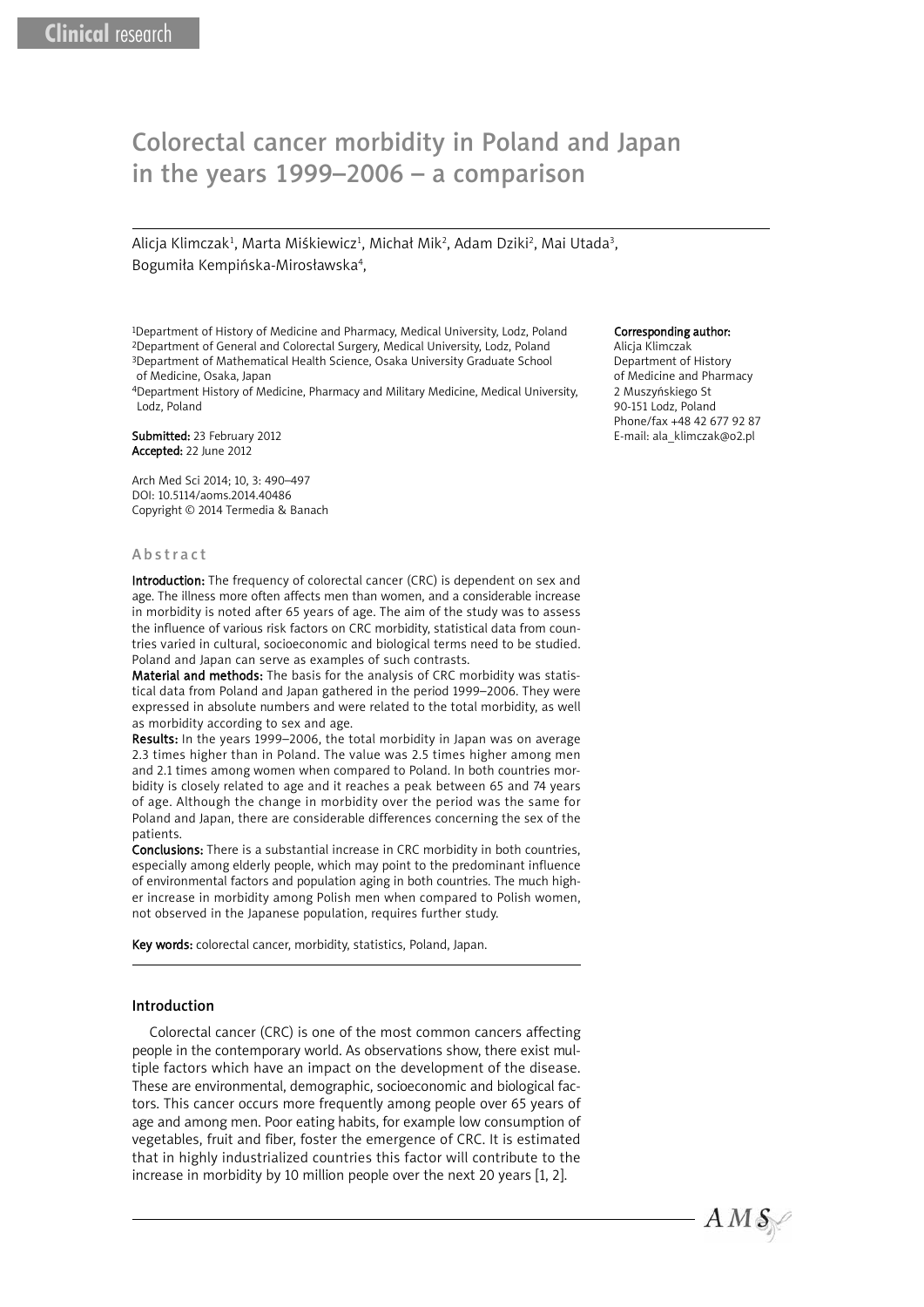Disparities are observed in the morbidity of countries from different continents. It may be gathered from the Globocan 2000 epidemiological data that the occurrence of malignant tumors (colorectal cancer, cancers of the prostate, oral cavity, esophagus and cervix) is much more frequent in developed countries than in developing countries (in which cancers of the stomach, liver, breast and pancreas prevail) [3]. Studies have shown that CRC morbidity is also related to population aging, which consists in the increase of the ratio between the number of old people and the total population. It is one of the basic problems of modern times. This issue appeared in Poland for the first time at the turn of the 1950s and 1960s. In the period 1950– 2003, the percentage of people over 64 in the total population increased from 5.3% to 13.0% [4]. Population aging in Japan, described as the oldest country in the world, is at an alarming level. The percentage of elderly men is approximately 20%, while the percentage of women is about 25.4%. In total, almost 23 million Japanese people (22.8% of the population) have already turned 65 years of age. The number has increased by 800,000 since last year [5]. As the data concerning population according to sex and age groups demonstrate, the populations of both Poland and Japan are aging, but the Polish population is younger. In the years 1999– 2006 the number of people under 34 years of age decreased from 50.0% to 47.6% in Poland, whereas in Japan it decreased from 42.5% to 38.4%. At the same time, the percentage of people over 74 years of age increased; in Poland it changed from 4.2% to 5.7% and in Japan it increased from 6.7% to 9.5%. In general, the percentage of people over 55 is higher in Japan than in Poland. In the year 1999, the value was 29.8% in Japan and 20.7% in Poland, while in the year 2006 it was 35.7% and 24.0%, respectively [6, 7].

Malignant tumors had been the main cause of mortality in Japan for many years. The government decided to regard tumors as a priority and consequently the administrative policy of this country focused on their detailed control. In 1984 a cancer control program began, under the name of "Comprehensive 10-Year Strategy for Cancer Control", which aimed at explaining the etiopathogenesis of cancer. The program turned out to be successful in discovering oncogenes and tumor suppressor genes. In 1994 another program appeared, with the name "New 10-Year Strategy to Overcome Cancer", which in addition to expanding the study scope contained explanations concerning the character of CRC. The results were used later in the prevention and treatment of the disease. The third strategy was introduced in 2004 and will last until 2013. Currently, at 2-year intervals, the Foundation for Cancer Research "Statistics of Cancer in Japan" publishes statistics concerning morbidity and mortality for malignant tumors in Japan [8].

As may be concluded from the statistical data, CRC morbidity has been increasing in Japan for many years and CRC is estimated to have become the most frequent tumor by the year 2010, both among men and among women [9]. Colorectal cancer is now the second – after stomach cancer – most frequent tumor [10]. In Poland the epidemiological situation of this disease is also alarming, because since the year 1999 an increase in the morbidity rates of both sexes has been observed, expressed in absolute numbers [11].

The aim of this study was to compare CRC morbidity in total and according to the sex and age of the patients, in Poland and in Japan in the years 1999–2006. Morbidity values were expressed in absolute numbers and as a rate per 100,000 persons.

## Material and methods

The subject of the analysis was the epidemiological data concerning CRC morbidity in the years 1999–2006, but it was only morbidity classified with such ICD-10 codes as C18, C19, C20, C21. The Polish data came from the National Cancer Registry, while the Japanese data were obtained from the Center for Cancer Control and Information Services, National Cancer Center, Japan. Statistical data on morbidity and mortality of CRC for Japan come from the national cancer registry system. The national cancer registry system is not covered by any law, so the most authoritative data are the estimated data. The reported nationwide incidence data consist of the estimated number based on some prefecture-wide population-based cancer registries in Japan. It should be noted that the Japanese incidence data may not be real incidence.

The analysis included the total morbidity, as well as morbidity by sex and age groups. The basis for the analysis was the division into 6 age groups (below 34 years of age, between 35 and 44, 45–54, 55–64, 65–74 and over 74 years of age). The reason for such division is the fact that in the age group below 34 years of age CRC morbidity values in both countries are at a low level, i.e. below 1% (approximately 0.6% in Japan and 0.8% in Poland). By contrast, in the age group 35–44 the rate increases as much as 5 times. In the decades that follow, the increase amounts to 1.5–3.5 in comparison with the previous decade. The analyzed data were expressed in absolute numbers and as incidence rates (overall, by sex and in age groups) per 100,000 population. The demographic data concerning the size of the Polish population were obtained from the National Cancer Registry and Central Statistical Office, while the Japanese data were gathered from the Statistical Survey Department, Statistics Bureau,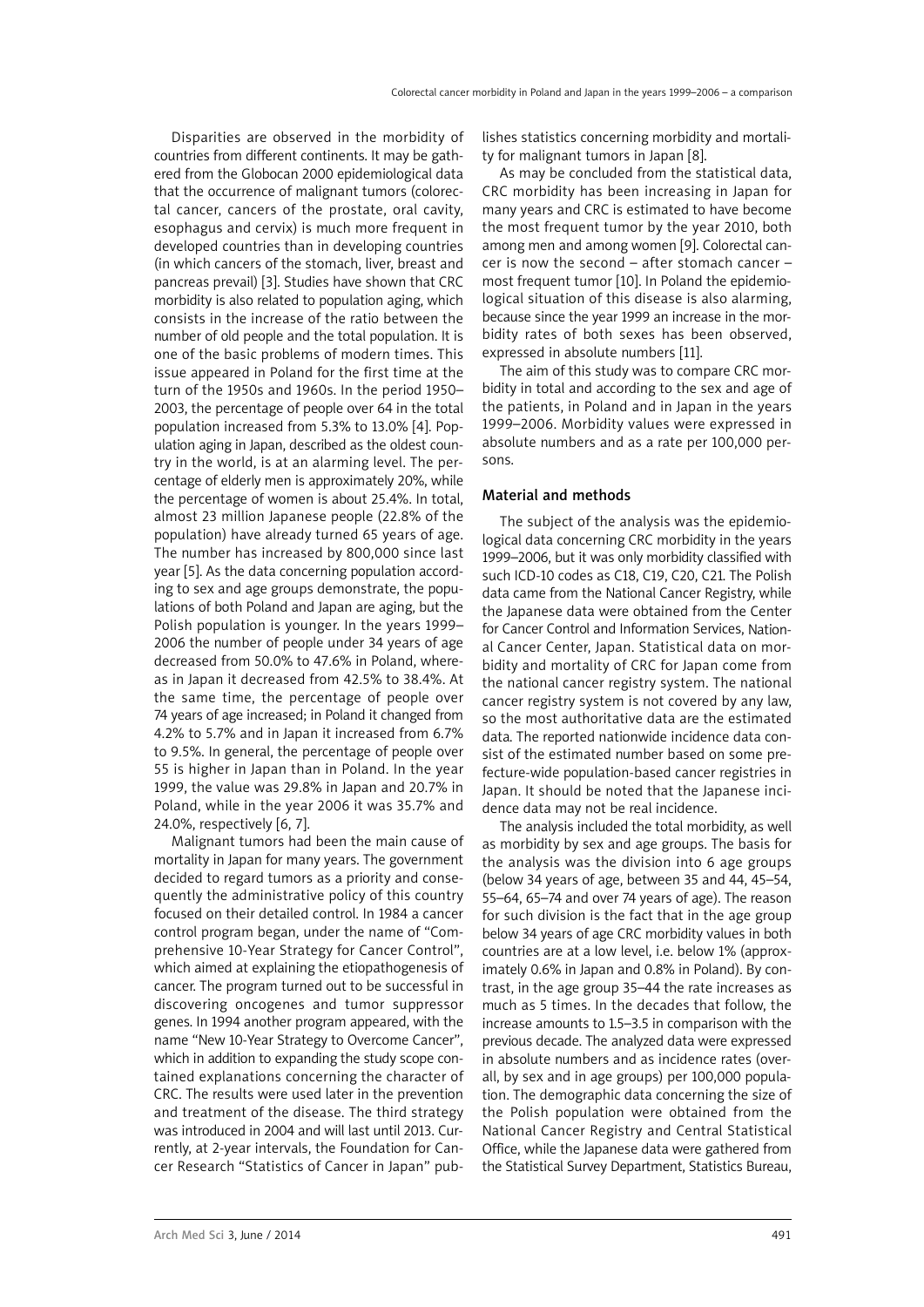and Ministry of Internal Affairs and Communications [7].

# Statistical analysis

To evaluate data despcriptive statistics were used (mean, rate). To analyze the correlations between the morbidity rate and population structure in the years 1999-2006 Pearson's correlation coefficient test was used. The significance level *p*-value < 0.05.

# Results

Over the years 1999–2002, CRC morbidity in Japan increased for both sexes, reaching a total of 105,195 cases in 2002 (61,970 men and 43,225 women). In 2003, this number decreased to 99,770 (57,610 men and 42,160 women). Then, in the years 2005–2006 the number of cases began to rise again, reaching the value of 107,815 in 2006 (62,648 men and 45,167 women). On the other hand, CRC morbidity (C18–C21) in Poland was on the increase over the years 1999–2006. The value ranged from 11,644 cases (6,075 men and 5,569 women) in the year 1999, to 13,987 (7,614 men and 6,373 women) in the year 2005 and 13,898 (7,664 men and 6,234 women) in 2006. Colorectal cancer morbidity expressed in absolute numbers, both in Poland and in Japan, was higher among men than among women. In Japan the value of men's proportional morbidity was 0.57– 0.59, while in Poland it was 0.52–0.55. For women the values were respectively 0.41–0.43 and 0.45– 0.48. The change in CRC morbidity over the years 1999–2006 in Japan and in Poland in total was the same and equaled 19.4%. The analysis of the data according to sex, in turn, leads to the observation that the men's morbidity was 18.9% in Japan and 26.2% in Poland, while the women's morbidity was 20.1% in Japan and 11.9% in Poland.

Colorectal cancer morbidity in Japan in the years 1999–2006 was rising together with age and in the age group 45–54 it equaled 9,089 cases in 1999, while in the age group 65–74 the number was as high as 30,455. In the year 2006 the total morbidity in the age group 45–54 was lower than in 1999 and was 7,901, whereas in the age group 65–74 the number of cases increased considerably when compared to the year 1999 and was 33,586.

In Poland the morbidity rate in different age groups was on the increase and in 1999 it was 1,308 cases for the age group 45–54, while for the group 65–74 it was 4,198. In the year 2006 the values were higher and stood at 1,543 for the age group 45–54 and 4,482 for the age group 65–74. The changes in CRC morbidity (C18–C21) were the same in Poland and Japan and equaled 19.4%.

Colorectal cancer morbidity among men (C18– C21) in Japan in the years 1999–2006 was growing with age and in the year 1999 it ranged between 5,597 (for the age group 45–54) and 19,455 (for the age group 65–74). In the year 2006 the morbidity rate among men was 4,690 for the age group 45– 54, and 21,352 for the group 65–74. In Poland, in turn, CRC morbidity among men (C18–C21) was also growing with age and in the year 1999 it stood at 697 for the age group 45–54 and 2,336 for the age group 65–74. The situation was analogous in 2006 when the numbers equaled respectively 875 and 2,659. The change in CRC morbidity (C18–C21) among men in Japan ranged from 19.1% (below 34 years of age) to 55.1% (over 74 years of age). In total, morbidity for men in Japan amounted to 18.9%. In Poland these changes ranged from 21.2% (below 34 years of age) to 50.05% (over 74 years of age). The total CRC morbidity among men in Japan increased by 26.2%.

Colorectal cancer morbidity among women (C18– C21) in Japan in the years 1999-2006 was growing with age and in the year 1999 it ranged between 3,492 (for the age group 45–54) and 11,000 (for the age group 65–74). In the year 2006 the morbidity rate among women was 3,211 for the age group 45–54, and 12,234 for the age group 65–74. In Poland CRC morbidity among women (C18–C21) was growing with age and in the year 1999 it totaled 611 for the age group 45–54 and 1,862 for the age group 65–74. In 2006, in turn, the numbers respectively stood at 668 and 1,823. The changes in morbidity by age groups in Japan equaled 11.4% for the age group below 34, and 42.7% for the group over 74 years of age. In Poland the values were 23.7% and 23.1%, respectively. In total, the change in morbidity was 20.1% for Japan and 11.9% for Poland (Figure 1).

The CRC morbidity rate per 100,000 population (C18-C21) in Japan fluctuated and assumed the following values: 71.3 in the year 1999, then 82.5 in 2002, after which it grew to 84.4 in 2006. The values for men were 84.9, 99.5, and 100.5, respectively. For women, the rates were 58.2 in 1999, 66.3 in 2002 and 69.0 in 2006 (Figure 2).

The CRC morbidity rate (C18–C21) in Poland was 30.4 in the year 1999, after which it increased with small fluctuations and reached the value of 36.5 in 2006. Among men the value increased from 32.8 in 1999 to 41.6 in 2006. A similar growth was shown by the morbidity rate among women. It was 28.2 in 1999 and 32.3 in 2005, after which it decreased slightly to reach the value of 31.6 (Figure 3).

The CRC morbidity rate was growing with age and in 1999 it was 47.1 in the age group 45–54, while it was 240.0 in the age group 54–65. In 2006 the values were 49.0 and 232.6, respectively. Generally, there was an increase in the morbidity rate by 18.4% (Figure 4).

The CRC morbidity rate was growing with age and it exhibited considerable differences. In the year 1999 in the age group 45–54 it was 24.5, while in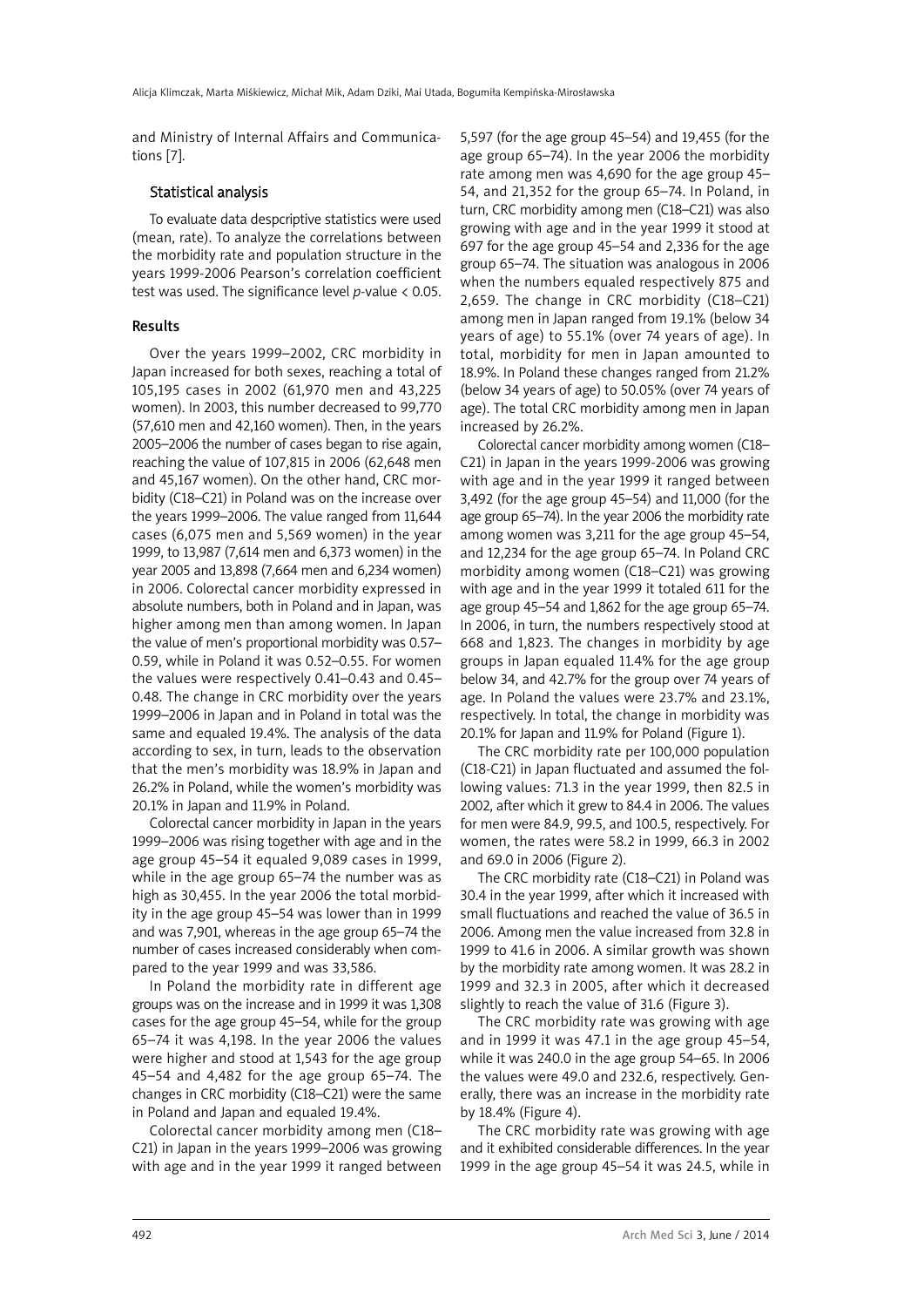



Figure 1. Colorectal cancer morbidity rate (C18–C21) by sex in Japan in the years 1999–2006



Figure 3. Colorectal cancer morbidity rate (C18-C21) by age groups in Japan in the years 1999–2006



Figure 5. Colorectal cancer morbidity rate (C18-C21) among men by age groups in Japan in the years 1999–2006

the age group 65–74 it was 140.5. In 2006 the values increased and stood at 25.9 in the age group 45–54, and at 153.9 in the age group 65–74. Generally there was a rise in the morbidity rate by 21.0% (Figure 5).

Figure 2. Colorectal cancer morbidity rate (C18–C21) by sex in Poland in the years 1999–2006



Figure 4. Colorectal cancer morbidity rate (C18-C21) by age groups in Poland in the years 1999–2006



Figure 6. Colorectal cancer morbidity rate (C18–C21) among men by age groups in Poland in the years 1999–2006

The CRC morbidity rate (C18–C21) among men in Japan started to grow considerably among the age group 45–54, in which it amounted to 58.1 in the year 1999, while in the age group 65–74 it was 332.6. In the year 2006 the numbers were 58.2 and 315.1,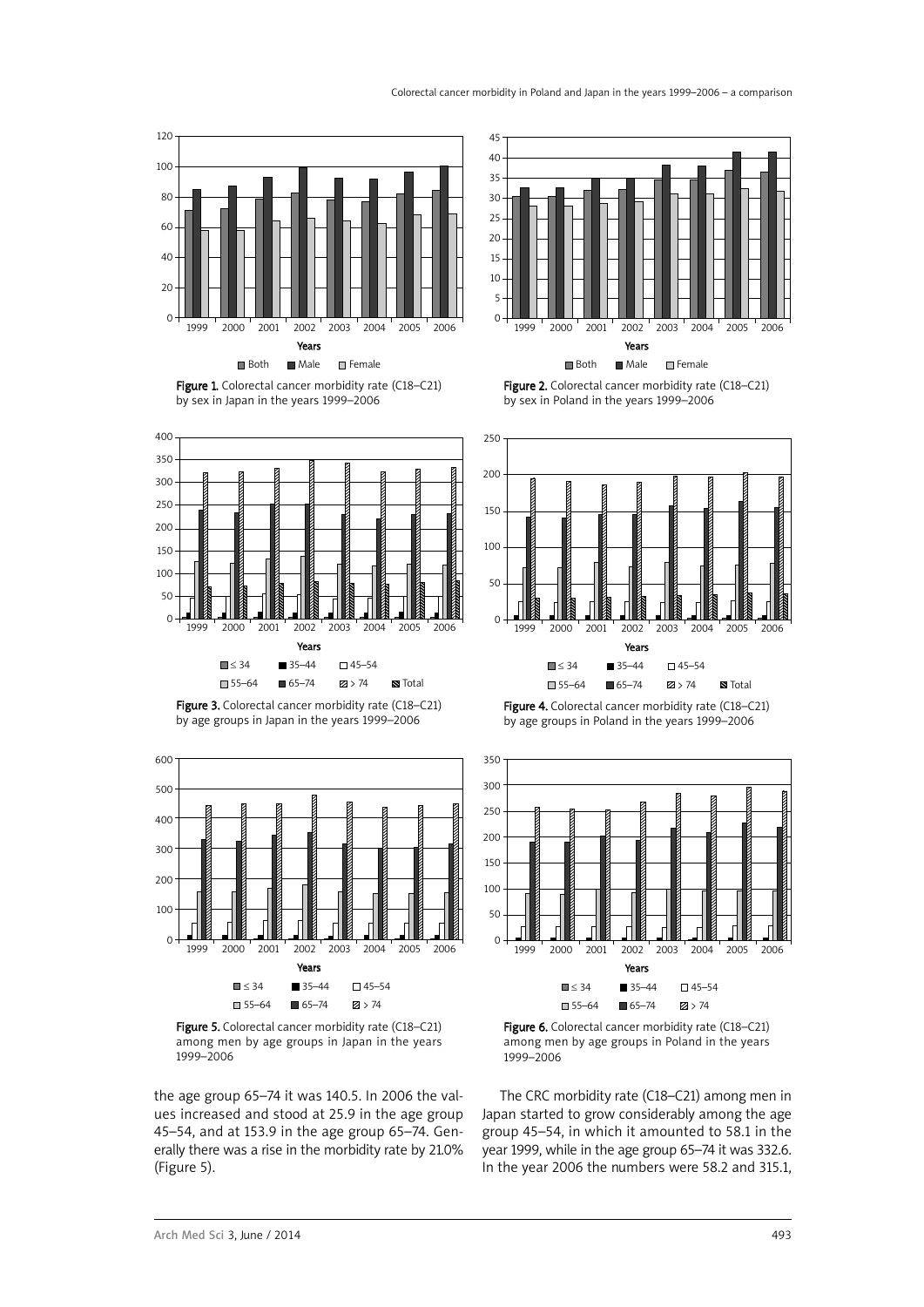

Figure 7. Colorectal cancer morbidity rate (C18-C21) among women by age groups in Japan in the years 1999–2006

respectively. The increase in the morbidity rate over the years 1999–2006 was 18.3% (Figure 6).

The CRC morbidity rate (C18–C21) among men in Poland in the period 1999–2006 increased. In 1999 it was 26.7 in the age group 45–54; it grew rapidly in the age group 65–74, reaching the value of 190.8. In 2006 the trend was similar: in the age group 45–54 the rate was 30.0, while in the age group 65–74 it was 219.9. The change of the morbidity rate was 28.6% (Figure 7).

The CRC morbidity rate (C18–C21) among women in Japan increased and was dependent on age. In 1999 in the age group 45–54 it was 36.1, while in the group 65–74 it was 160.9. In 2006 the rate equaled 39.9 and 159.7, respectively. The increase of the morbidity rate was 18.7% (Figure 8).

The CRC morbidity rate (C18–C21) among women in Poland increased in the period 1999–2006. In 1999 in the age group 45–54 the morbidity rate was 22.4, while in the age group 65–74 it was 105.5. In 2006 the rate equaled 22.0 and 107.1, respectively. The increase of the morbidity rate was 12.9% (Table I).

In the years 1999–2006 in Japan there was dependence between the change in the CRC morbidity rate in total and between the change in the population structure. The increase in the percentage of people aged 55–64, 65–74 and over 74 years of age was associated with an increase in morbidity and the highest association occurred in the age group 65–74 (correlation coefficient 0.87). In Poland,



Figure 8. Colorectal cancer morbidity rate (C18–C21) among women by age groups in Poland in the years 1999–2006

a strong positive correlation occurred for the age group 55–64 and in the group over 74 (coefficients were at the level of 0.94). For the age group 65–74, the value was negative (coefficient –0.19). In the period 1999–2006 in Poland, even though the percentage of people aged 65–74 remained roughly at the level of 7.7%, there occurred an increase in the CRC morbidity rate in this group, both in the total population and with the division according to sex.

#### **Discussion**

Colorectal cancer constitutes one of the leading causes of cancer in general in developed countries (e.g. in the USA it is ranked as the third main cause). As far as the frequency of the occurrence of CRC is concerned, epidemiological studies point to an upward trend. Nevertheless, another aspect of the issue which is worth noting is the considerable differences in the morbidity rates (expressed as the number of cases per 100,000 inhabitants) between individual countries. Study and analysis of these differences are essential in the research on the risk factors of CRC morbidity, involving not only age or sex factors, but also dietary habits revealing cultural differences or genetic distinctions of a given population. Poland and Japan are examples of two countries which differ in demographic, environmental and dietary factors.

As may be concluded from the study, there are also substantial differences in CRC morbidity (over-

Table I. Correlation coefficients between the change in the morbidity rate in total and the change in the population structure of three age groups, 55–64, 65–74 and over 74, in the years 1999–2006. For each values of correlation coefficient *p*-value 0.05

| Country | <b>Both</b> |           |      | Male      |       |      | Female |         |      |
|---------|-------------|-----------|------|-----------|-------|------|--------|---------|------|
|         | $55 - 64$   | $65 - 74$ | >74  | $55 - 64$ | 65–74 | >74  | 55-64  | 65-74   | >74  |
| Japan   | 0.58        | 0.87      | 0.84 | 0.52      | 0.82  | 0.75 | 0.63   | 0.89    | 0.84 |
| Poland  | 0.93        | $-0.19$   | 0.94 | 0.94      | 0.30  | 0.97 | 0.88   | $-0.56$ | 0.95 |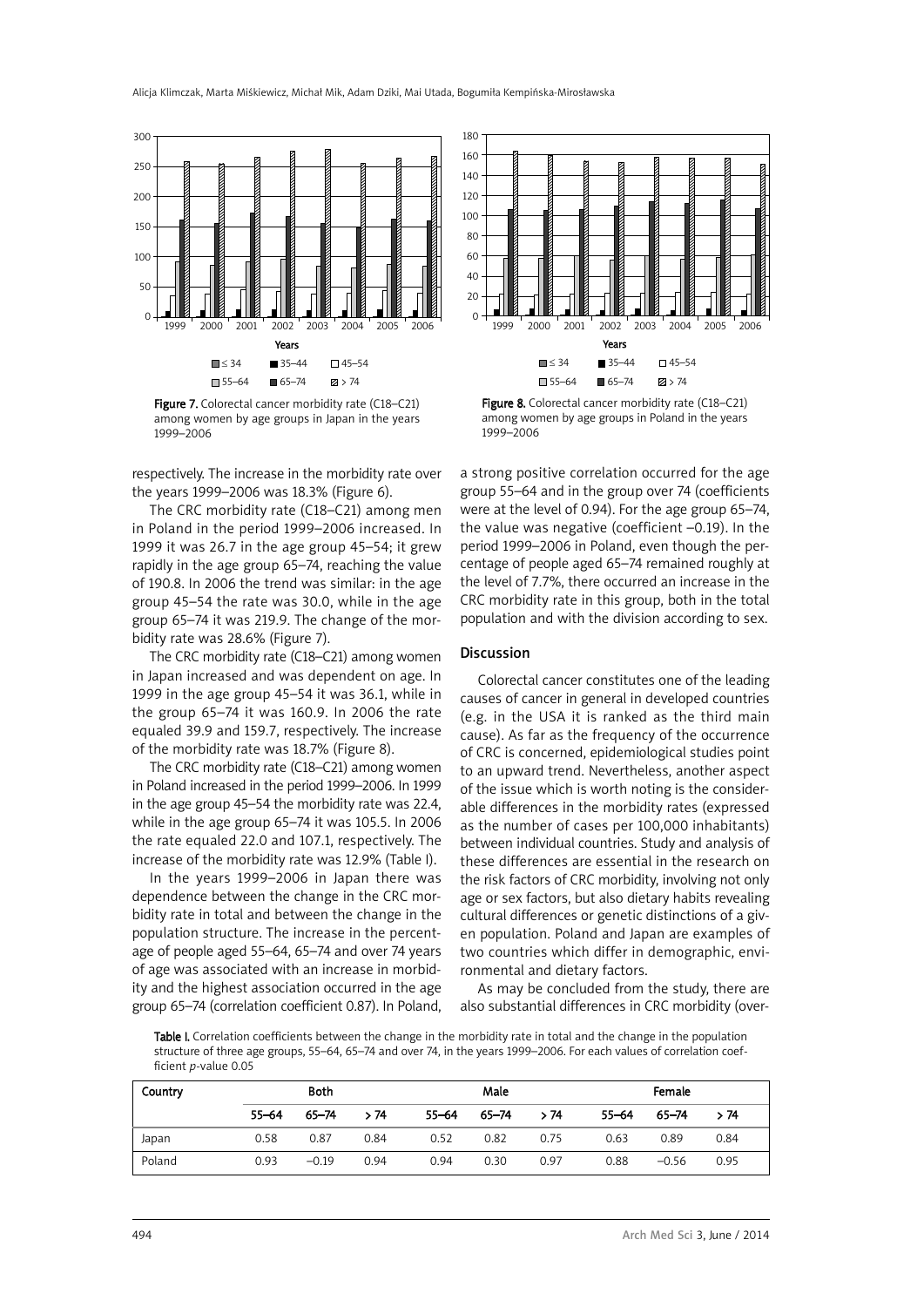all, as well as by age and sex) expressed as the number of cases per 100,000 inhabitants. In the years 1999-2006 the morbidity rate of the general population in Japan was on average 2.3 times higher than in Poland, with a 2.5 times higher rate among men and 2.1 higher among women. Interesting distinctions in the morbidity rates of Poland and Japan can be observed in different age groups. In the years 1999–2006 in Japan, despite the increase in the morbidity in the total population, there was a decrease in the morbidity rate of the age groups 55–64 and 65–74 for the general population as well as for individual sexes. In Poland, on the other hand, the morbidity rate was increasing for the same age groups. In both countries the morbidity rate increased among younger people, i.e. in the age group 35–44, both for the general population and for men. The tendency was different for women: in Poland the rate remained at a similar level, whereas in Japan it showed an upward trend. The CRC morbidity rate was growing for the age group over 74 years of age in Japan, while in Poland it remained at a stable level. The increasing morbidity rate among younger age groups in Japan may be related to the enhanced detection of the disease at an early stage, which was a result of prevention programs. There was a considerable difference between the morbidity trends for women in the age group 65–74 in Poland (correlation coefficient between the change in the overall morbidity rate and the change in the population structure of women – 0.56) and Japan. This difference may point to a substantial influence of factors other than population aging on CRC morbidity.

In Japan, the number of CRC operations in elderly people increases together with the population aging. The choice of the appropriate method of treatment is then crucial and depends on the patient's condition. Past experience demonstrates that 75% of older patients have had complications before the surgery. Circulatory and respiratory problems appeared more frequently after the surgery. However, appropriate treatment and preparation give good results when it comes to postoperative and 5-year survival. Chemotherapeutic treatment of the elderly can also be used as long as the patient's vital signs are assessed positively [12].

In order to counteract the negative trends, a prevention screening program was introduced in 1992 in Japan. The program aimed at early detection of CRC and it was addressed at people over 40 years of age [13]. It consisted of colonoscopy and sigmoidoscopy, together with a contrast examination with the use of barium suspension. Over 6 million people were examined in the course of the program in 2002 (which constituted 17% of the population eligible for the study). From this group, CRC was diagnosed in slightly more than 9,700 people (0.16%). Unfortunately, as in Poland, the problem is still the low participation of people in preventive screening programs. According to the study coordinators, it is the main obstacle in the process of diminishing CRC morbidity [13].

Among the factors contributing to the frequency of CRC morbidity, there are such aspects as dietary, genetic, hormonal and other factors (e.g. drugs, medicines), but also obesity, smoking and excessive consumption of alcohol [14]. Smoking in Japan is very common (43% of men and 12% of women were smokers in the year 2004) [15].

It is also known that the risk of CRC increases with age, even though aging and carcinogenesis are two different processes related to e.g. an accumulation of DNA damage and abnormal proteins. Thanks to the development of molecular biology, people are familiar with such issues as accumulation of genetic and epigenetic changes in both aging and carcinogenesis. There exists a process of DNA methylation, which often participates in the control of the gene functions during the development of cancer. The percentage of CRC cases with hypermethylation of the hMLH1 promoter increases with age, accounting for 25–30% of all colorectal cancers. Nevertheless, the phenomenon described above may only be responsible for approximately one-third of cancers among the elderly [16].

Western literature emphasizes the positive protective role of consuming sufficient amount of fruit and vegetables. However, the study conducted among Japanese people in the years 1990– 1999 did not show any correlation between this diet and CRC morbidity. Researchers suggest that low consumption of fruit and vegetables was not the main cause of increased frequency of CRC morbidity in Japan in the years 1950–2000 [17]. In the period 1975–2005 in Japan the intake of yellow and green vegetables increased almost 2 times, whereas the consumption of fruit and soy products decreased by approximately 36% and 9% per capita, respectively [18]. From the beginning of the 1990s in Poland there was a decline in the consumption of vegetables and a growth in the intake of fruit, with the result that at the end of the 1990s the fruit consumption increased almost two times when compared to the beginning of this period [19].

Furthermore, genetic factors may affect morbidity. Some studies point to a statistically significant relation between the increased frequency of CRC in the Japanese population and the changes on the chromosome 8q24 at locus rs6983267. However, this risk factor is independent of other factors, such as smoking, age or sex [20].

What is more, it has been demonstrated that not only epithelial but also stromal genetic instability can be partly responsible for the occurrence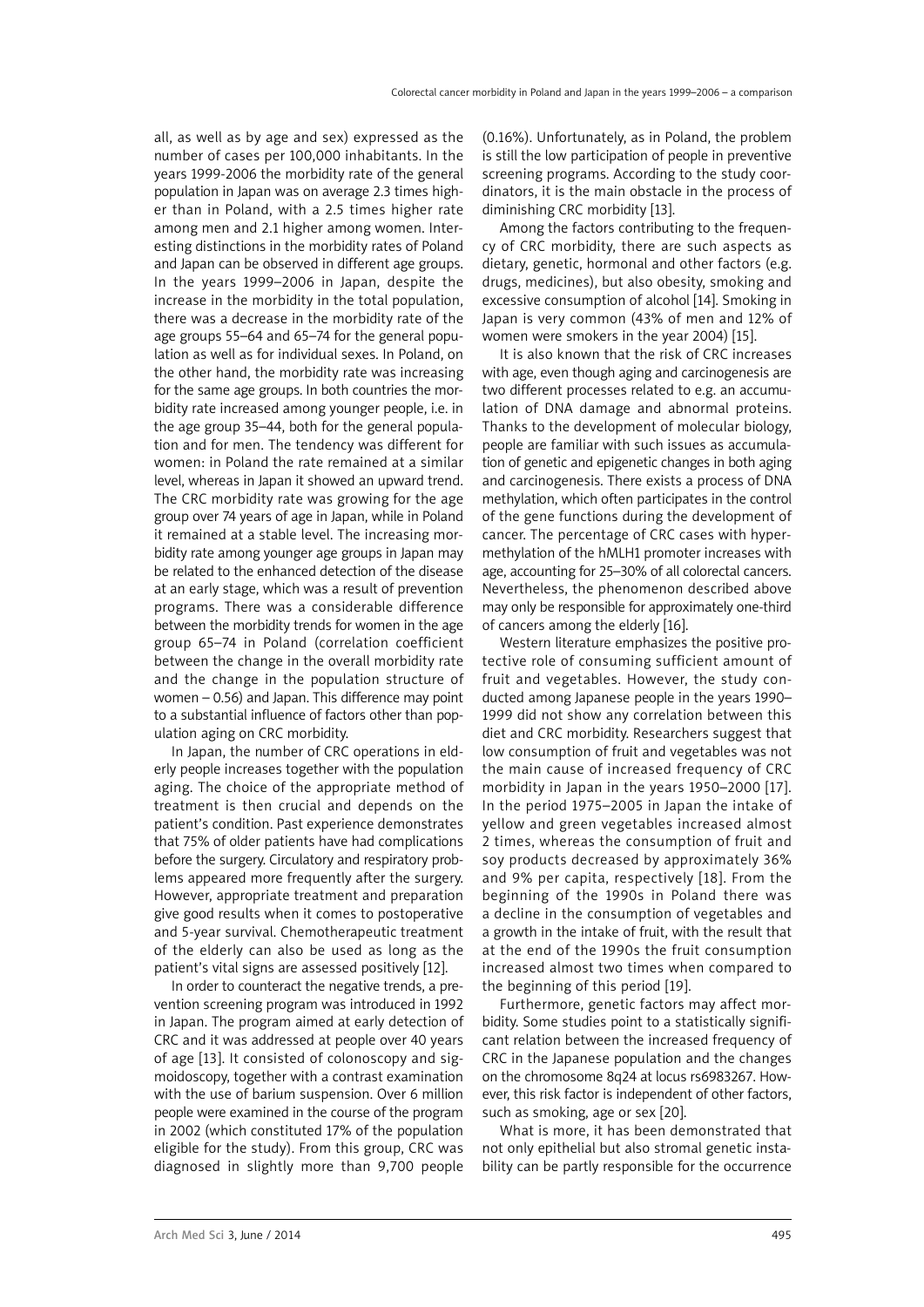of colorectal cancer. Studies have shown that genomic instability of MSI and LOH in noncancerous colonic mucosa, and especially epithelial and stromal LOH, occurs relatively early in adults. It points to changes related to aging which may increase the risk of colorectal cancer, especially among men [21].

The majority of colorectal cancers develop from adenomas and are related to aging. Lieberman's studies have shown that the occurrence of hyperplastic polyps in men aged 50–75 accounts for 12.5% [22].

The observed differences in CRC morbidity between men and women (with the predominance of males, both in Western countries and Japan) indicate that hormonal factors may also be essential. Nevertheless, the potentially protective function of estrogens has not been fully proved [23]. An argument in favor of the protective influence of estrogens could be the fact that there are differences in the morbidity rates between men and women, taking age into account. As studies have shown, CRC occurs more frequently among women over 55 years old than among men, but rectal cancer appears with equal frequency among both sexes and becomes almost twice as common among men over 65 years of age [24]. Our research revealed that in the age group below 54 years of age CRC occurs more frequently among men than among women, both in Poland and in Japan.

Japanese researchers have undertaken an analysis of the relation between the intake of isoflavonoids (which are so-called phytoestrogens) in the diet and the risk of developing CRC (glandular form). The studies showed that decreased consumption of isoflavonoids in the diet was accompanied by an increase in CRC morbidity [23]. This relation was more salient among women than men. The beneficial activity of phytoestrogens may result from the fact that they diminish the proliferation of tumor cells. What is more, they perform antioxidant functions, as well as inhibiting cell cycle progression and angiogenesis in endothelial cells.

The research of the Nurses Health Study has shown that women who use contraceptives for a period of at least 8 years [25] suffer from CRC much less frequently, which was also proved by the study of Fernandez *et al*. [26]. The risk of the occurrence of colon cancer was diminished by about 18% among women using oral contraceptives. Similarly, estrogens are known to hinder the development of CRC cells under *in vitro* conditions, and they decrease the concentration of IGF-1. The IGF-1 is a strong mitogenic compound which influences the development of this cancer, as has been pointed out in the article of Ginovannucci *et al*. [27].

In conclusion, colorectal cancer is a serious and increasing health problem, both in Poland and in Japan. There is a considerable increase in CRC morbidity in both countries, especially among elderly people, which may point to the prevailing influence of environmental factors on the development of this tumor. Population aging in Poland and Japan has the effect that total morbidity in both countries has an upward trend after 65 years of age. The much higher increase in morbidity among Polish men when compared to Polish women, which was not observed in the Japanese population, requires further study. Furthermore, epidemiological studies demonstrate a substantial difference in the morbidity rates between Japanese and Polish women, the former group having the higher rate. This situation might have been caused by a range of factors, for example contraception, and for this reason this problem requires further study.

#### **References**

- 1. Cancer: diet and physical activity's impact-WHO. www. who.int/dietphysicalactivity/publications/facts/cancer/en.
- 2. Papas AM. Chemoprevention for gynecological cancer high risk patients. EAGC 2nd International Congress on Gynecological Malignancies 2004; 24-5.
- 3. Korniluk J, Wcisło G, Murzyński P. Colorectal cancer epidemiology. Contem Oncol (Poznan) 2006; 10: 136.
- 4. Długosz Z, Kurek S. Starzenie się ludności w Polsce na tle regionów Unii Europejskiej [Polish]. Konspekt 2005; 4: 96-8.
- 5. Available at: http://news.money.pl/artykul/japonia;spoleczenstwo;starzeje;sie;w;dramatycznym;tempie,235,0,536299. html (January, 2012)
- http://www.stat.gov.pl/bdl/app/dane\_podgrup.display? p\_id=152741&p\_token=0.3346702600829303
- 7. Statistics Bureau. http://www.stat.go.jp/english/data/ chouki/02.htm.
- 8. Cancer statistics in Japan 2007. www.ganjoho.jp/public/ statistics/backnumber/2007\_en.html.
- 9. Ohno Y, Nakamura K, Murata K, et al. Estimation of cancer incidence in Japan in the Future.In: Cancer statistics – Morbidity/morbidity/prognosis. Tokyo: Shinohara Publishing Ltd 2004; 201-18.
- 10. Shiroiwa T, Fukuda T, Tsutani K. Health utility scores of colorectal cancer based on societal preference in Japan. Qual Life Res 2009; 18: 1095-103.
- 11. Klimczak A, Kempińska-Mirosławska B, Mik M, Dziki A. The incidence of colorectal cancer in Poland in 1999-2008. Arch Med Sci 2011; 7: 673-8.
- 12. Takahashi K, Matsumoto H, Yamaguchi T, et al. Surgery for colorectal cancer in elderly patients. Gan TO Kagaku Ryoho 2010; 37: 2823-8.
- 13. Saito H. Colorectal cancer screening using immunochemical faecal occult blood testing in Japan. J Med Screen 2006; 13 (Suppl. 1): S6-7.
- 14. Omata F, Bron WR, Tokuda Y, et al. Modifiable risk factors for colorectal neoplasms and hyperplastic polyps. Intern Med 2009; 48: 123-8.
- 15. www.health-net.or.jp/tobacco/product/pd 100000.html.
- 16. Arai T, Kasahara I, Sawabe M, Honma N, Aida J, Tabulo K. Role of methylation of the hMLH1 gene promoter in the development of gastric and colorectal carcinoma in the elderly. Geriatr Gerontol Int 2010; 10 (Suppl. 1): S207-12.
- 17. Tsubono Y, Otani T, Kobayashi M, Yamamoto S, Sobue T, Tsugane S. No association between fruit or vegetable